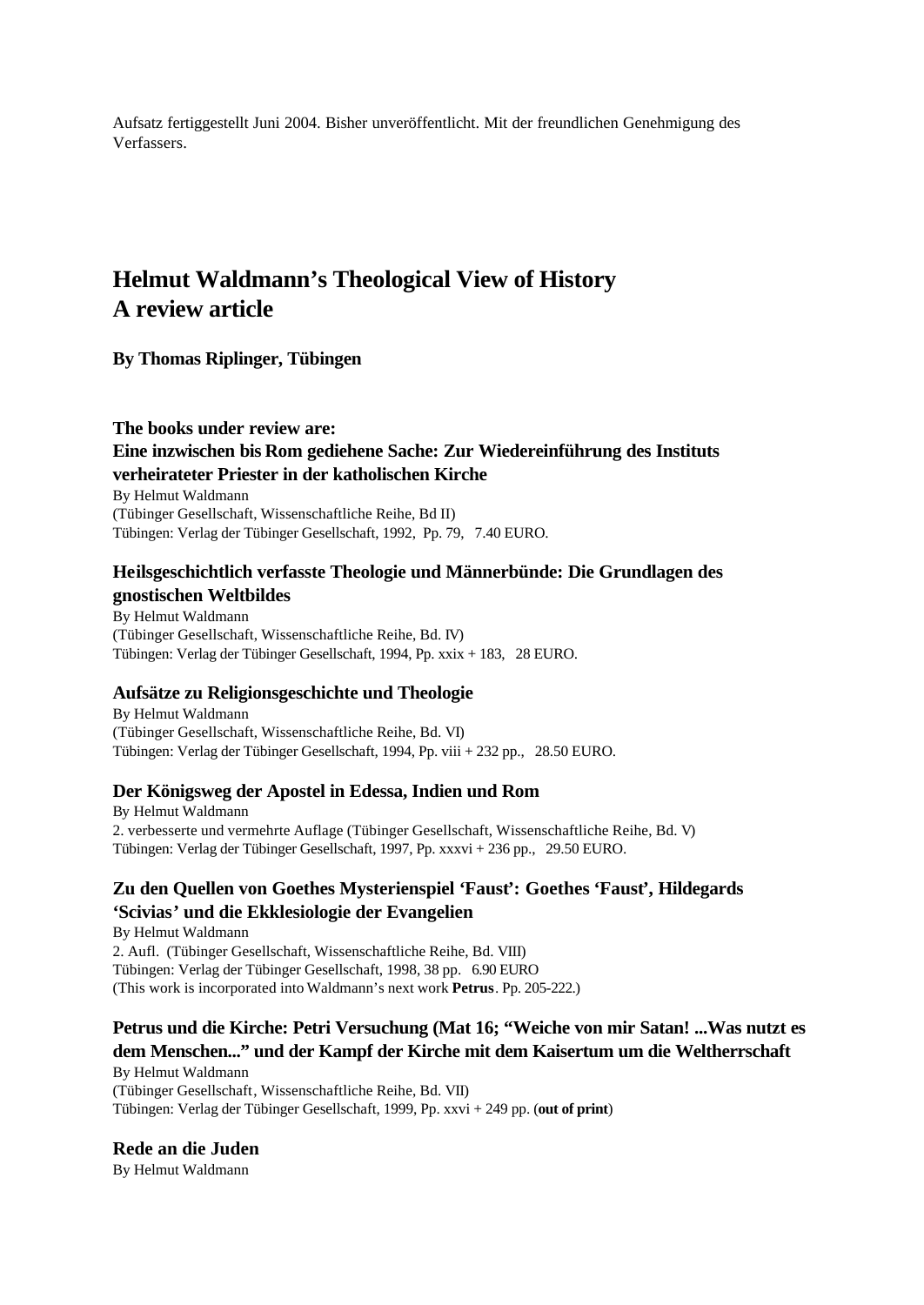Tübingen: Verlag der Tübinger Gesellschaft, 2000, Pp. 15. 0.50 EURO

#### **Pro-Athanasius: Vom Werden und Wachsen des geplanten Buches**

By Helmut Waldmann (Tübinger Gesellschaft, Wissenschaftliche Reihe, Bd. IX) Tübingen: Verlag der Tübinger Gesellschaft, 2002, Pp. xxiv + 173, 34 EURO.

All of these works except the first are available online as costfree pdf-files via the electronic publications server of the Tübingen University Library: http://www.ub.unituebingen.de/pro/elib/tobias.php?la=en&fr=y.

In a series of highly documented publications the German theologian and comparative religions scholar Helmut Waldman is in the process of developing a theological view of world history from the creation of Adam and Eve to the Last Judgment. In this review I try to synthesize the ideas which he develops piecemeal in the course of his detailed historical studies and thus provide a framework for understanding the significance of the many historical details which he researches. Indeed, reading his works is not easy. They are often anecdotic, describing his conversations with other scholars, elaborating his research into historical details, projecting future studies to be pursued later. In the wealth of historical detail, it is not always easy to grasp the big picture. Many will be put off by his appeal to unconventional theories scorned by most scholars and his use of private revelations to interpret biblical texts and historical developments. His polemic against papalism, free masonry, democracy, communism, globalization will evoke skepticism with most readers. His biblically argued racism, his conspiracy theory of world history and his option for chiliasm will cause many not to take him seriously. This would be too bad, for his works contain a wealth of solid scholarship, that well deserves attention even by those who reject such ideas out of court. Moreover, those who remain unconvinced by his arguments for these positions can still well profit from his detail contributions to biblical exegesis, patristic theology and church history.

Waldmann's central thesis is that "the history of the last millennium and a half is in essence the struggle between two Jewish institutions, the Petrine office and the Davidic monarchy". <sup>1</sup> Ever since St. Peter, the Church has been falsely aspiring to secular power, denying the legitimate supremacy of the State in worldly matters. This tendency Waldmann calls "Papstumshäresie", here translated as "Papalism" or the "papalistic heresy". On the basis of Matt 22:21, "Then give to Caesar what belongs to Caesar, and to God what belongs to God", John 18:36 "My kingdom is not of this world", Waldmann argues that the State is a sociological structure fully independent of the Church, with power given directly by God (e.g. John 19:11 where Jesus says to Pilate "You would have no authority at all over me, ... if it had not been granted you from above; ...". This God-given authority of the State is disputed by Papalism, which Waldmann defines as follows:

Beginning with the doctrine, introduced by Augustine into Western Christianity, of an "ahrimanic" origin of the State, continuing through the repudiation of the thousand year kingdom of Christ likewise initiated by Augustine, and further by the theological periodisation of Christ's "ongoing presence" made possible by the "filioque", Papalism postulates that the time of the royal rule of Christ has already come and it attempts to accomplish this kingship now by grasping for political power. (The original German text is: "Ausgehend von der durch Augustinus der westlichen Christenheit eingestifteten Lehre von der 'ahrimanischen' Schöpfung des Staates, über die Leugnung der Lehre vom Tausendjährigen Reich Christi (die wesentlich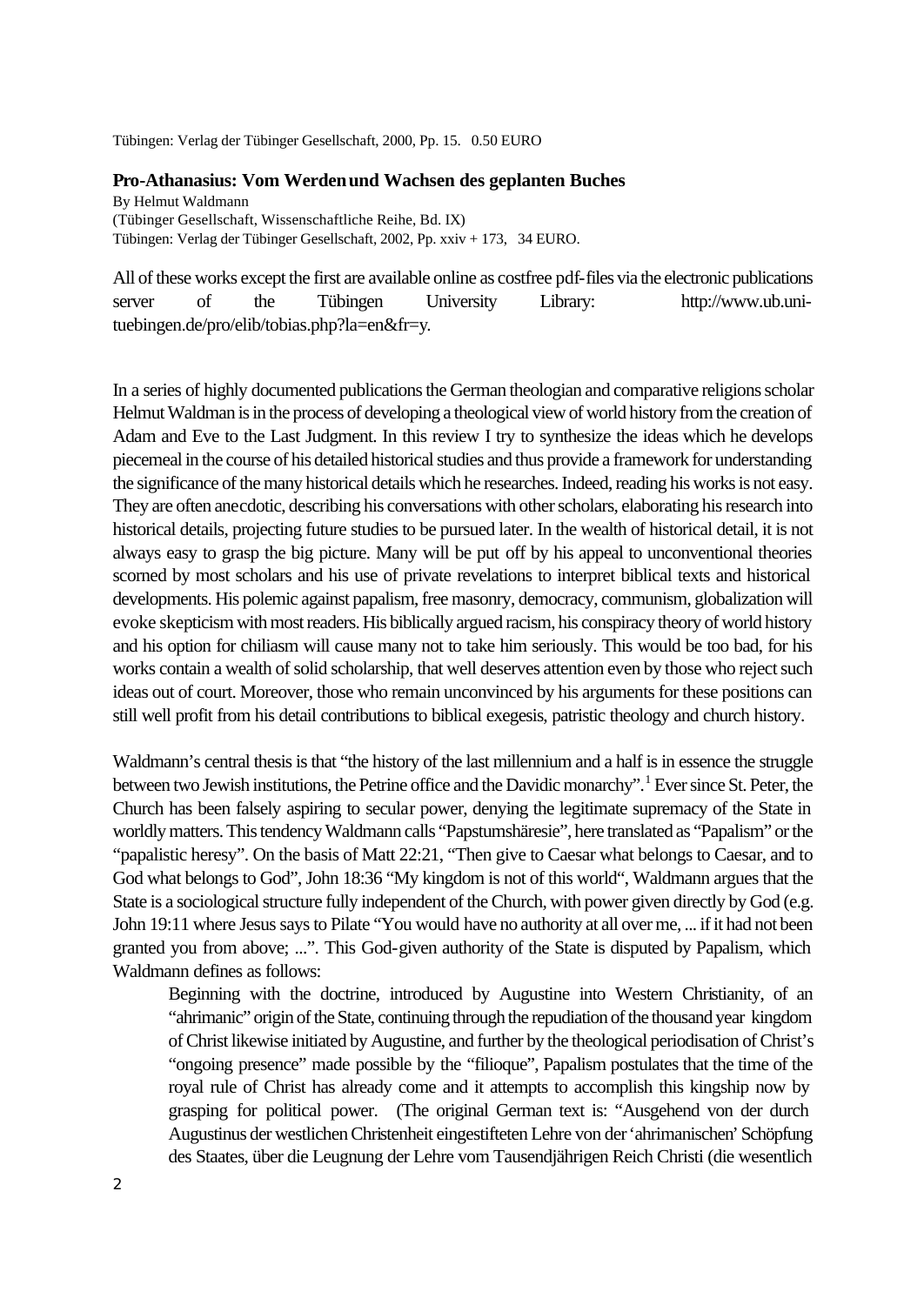Bruchstelle ist auch hier Augustinus ...) und über das theologisch durch das filioque 'eingeleitete' Perioden-Setzen-Können des 'fortlebenden' Christus die Zeit der Königsherrschaft Christi als gekommen und versucht, diese durch Ansammlung von politischer Macht *jetzt* zu verwirklichen."<sup>2</sup>.

Waldmann notes that from Charlemagne onwards the Holy Roman emperors tried to answer to the "Papsttumshäresie" with their own ideology which can be called "Königshäresie", best translated as "Royalism" or "the royalist heresy"; this is the analogous claim that the Kingdom of God is indeed realized now, not, however, in the Church but in a worldly kingdom<sup>3</sup>. But in the Holy Roman Empire, in the wake of the Staufer catastrophe and with the advent of the Habsburg Dynasty the royalist heresy disappeared from the scene.<sup>4</sup>

For Waldmann, most of the popes and their curial supporters have fallen into heresy because they claim that the kingdom of Christ is now realized in the Catholic Church, denying the ongoing God-given authority of the State, in particular that of Davidic kingship, erecting their own Papal State and supporting the dissolution of the secular State through democracy and communism, the most effective opponents of divinely instituted monarchy. Holding fast to the doctrine of papal and conciliar infallibility in explicit definitions of faith and morals, Waldmann insists that popes and bishops can and do err in their ordinary teaching and practice, and he applies to church leaders the injunction Jesus directed at the scribes and Pharisees:

 "The scribes and the Pharisees occupy Moses' seat; so be careful to do whatever they tell you. But do not follow their practice; for they say one thing and do another. They make up heavy loads and pile them on the shoulders of others, but will not themselves lift a finger to ease the burden. Whatever they do is done for show. They go about wearing broad phylacteries and with large tassels on their robes; they love to have the place of honour at feasts and the chief seats in synagogues, to be greeted respectfully in the street and to be addressed as 'rabbi' But you must not be called 'rabbi', for you have one Rabbi, and you are all brothers. Do not call any man on earth 'father', for you have one Father, and he is in heaven. Nor must you be called 'teacher'; you have one teacher, the Messiah. The greatest among you must be your servant. Whoever exalts himself will be humbled; and whoever humbles himself will be exalted. Alas for you, scribes and Pharisees, hypocrites! You shut the door of the kingdom of Heaven in people's faces; you do not enter yourselves, and when others try to enter, you stop them." (Matt 23:2-14).

Waldmann's biblically argued view of the State is no more optimistic than his view of the Church, being based on the autocratic concept described in1 Sam 8:11-18:

 "This will be the sort of king who will bear rule over you ... He will take your sons and make them serve in his chariots and with his cavalry, and they will run before his chariot. Some he will appoint officers over units of a thousand and units of fifty. Others will plough his fields and reap his harvest; others again will make weapons of war and equipment for the chariots. He will take your daughters for perfumers, cooks and bakers. He will seize the best of your fields, vineyards, and olive groves, and give them to his courtiers. He will take a tenth of your grain and your vintage to give to his eunuchs and courtiers. Your slaves, both men and women, and the best of your cattle and your donkeys he will take for his own use. He will take a tenth of your flocks, and you yourselves will become his slaves. There will come a day when you will cry out against the king whom you have chosen; but the LORD will not answer you on that day."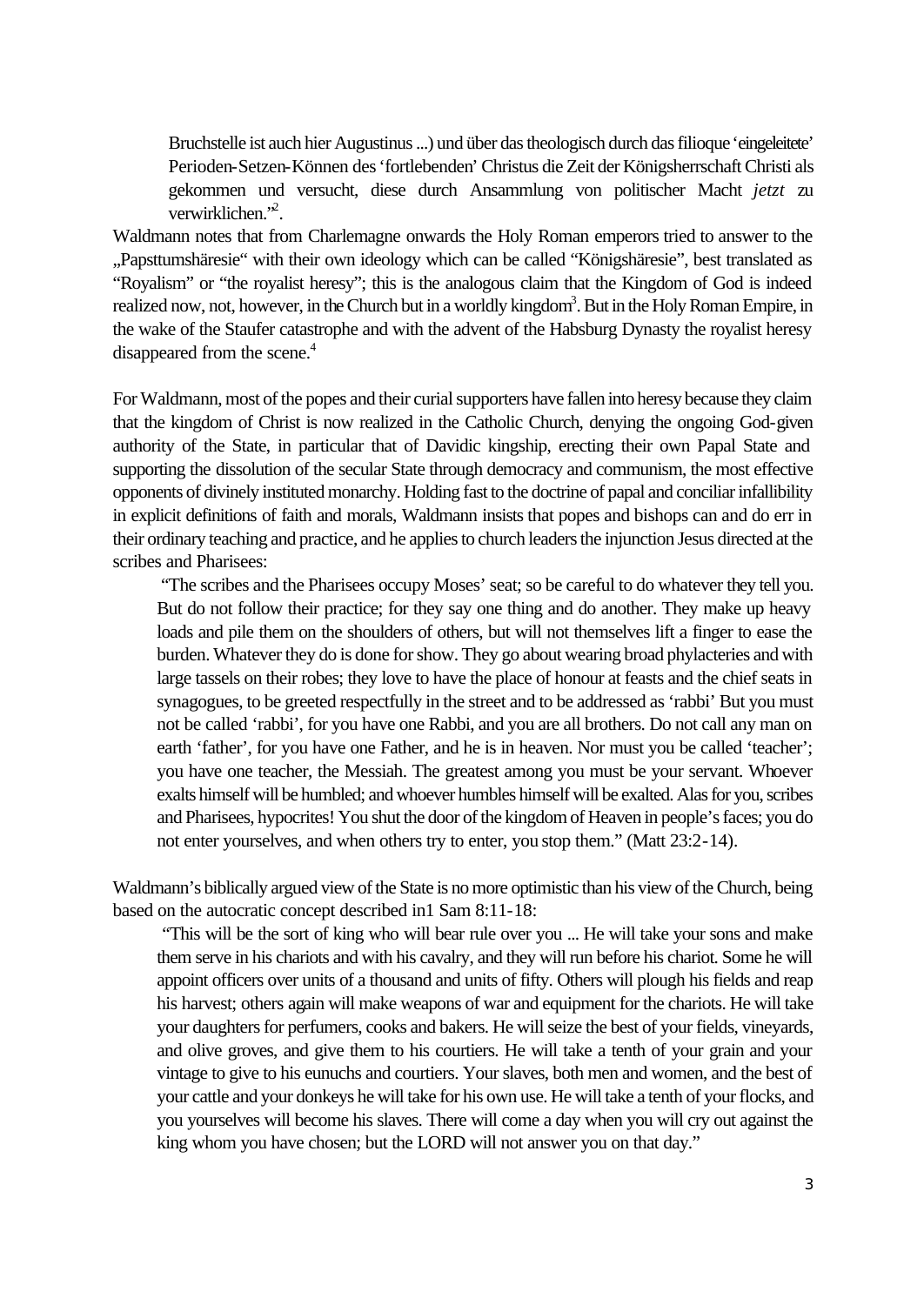Nevertheless, Waldmann contends on the basis of God's promise to David in 2 Sam 7:16 "Your family and your kingdom will be established forever in my sight; your throne will endure for all time.", that God has promised to the Davidians through the ages down to the present a perpetual sacral kingship. To ground and explicate this assertion he musters evidence for the astonishing claim that kingship in ancient Greece and Rom was Davidic in origin and that the Davidic line can be traced through the Julio-Claudian and Flavian dynasties of the early Roman Empire, the Constantinian dynasty in Byzance, the Merovingian and Carolingian, the Staufer and Habsburg dynasties of the Middle Ages and on through the Windsor, Bourbon, Habsburg and Romanov dynasties of the modern period.

In Rede an die Juden, Waldmann sketches a vast panorama of world history starting from creation and ending with the Last Judgment. Reading the Genesis account literally in the light of recent human genetic theories of the Neolithic revolution, he asserts that some 10 000 years ago God created not the very first man and woman but rather the race of the Adamites by a process of gene-reconstruction, placing them in a paradise located in the Fertile Crescent, where around 8000 B.C.E. an archeologically documented economic/social revolution took place. Prior to this event, the earth was populated at least since around 200 000 **B.C.E.** by the negroid and mongoloid races<sup>5</sup>. According to Waldmann, the promises made by God in Gen 1:26-28

 "Then God said 'Let us make human beings in our image, after our likeness, to have dominion over the fish in the sea, the birds of the air, the cattle, all wild animals on land, and everything that creeps on the earth.' God created human beings in his own image; in the image of God he created them; male and female he created them. God blessed them and said to them 'Be fruitful and increase, fill the earth and subdue it, have dominion over the fish in the sea, the birds of the air, and every living thing that moves on the earth."

and repeated to Noah and his sons in Gen 9:1-18, in particular "Be fruitful, then, and increase in number; people the earth and rule over it." (Gen 2:7), were made not to mankind as a whole but rather to the Adamites and later to the Noachids Sem, Cham and Japeth, giving them dominion over the negroid and mongoloid races.<sup>6</sup> Later God gave to Abraham a further promise: "I shall make you into a great nation; I shall bless you and make your name so great that it will be used in blessing: those who bless you, I shall bless; those who curse you, I shall curse. All the peoples on earth will wish to be blessed as you are blessed." (Gen 2:2-3). This promise was passed on through Isaac to the Jewish people as a whole; Ishmael (and with him his Arab descendents) being excluded from the promise.<sup>7</sup>

The hexateuchal account of the Exodus of the Jewish nation out of Egypt and their subjugation of the Promised Land Waldmann takes equally literally. Once established in Israel, the Jews were at first under the direct kingship of God, who ruled through His appointed judges (1 Sam 8:17). However the Jews rebelled against this arrangement, demanding to have a human king of their own like the other nations of the earth. Angrily, God acceded to their demand, though he warned them about the consequences of human kingship in the text quoted above. First he called, but then rejected Saul, giving the kingship instead to David, to whom he made the promise of perpetual rule cited above. However, Waldmann goes on, the Jews did not remain content with the Davidic kingship. Instead, one party rebelled against it in the name of the primitive democracy, and representatives of this party carried their anti-monarchic views into ancient Sparta, Athens and Rome, leading to the overthrow of sacral monarchy, replacing it with oligarchy and democracy. Moreover, descendents with this tendency have continued to promote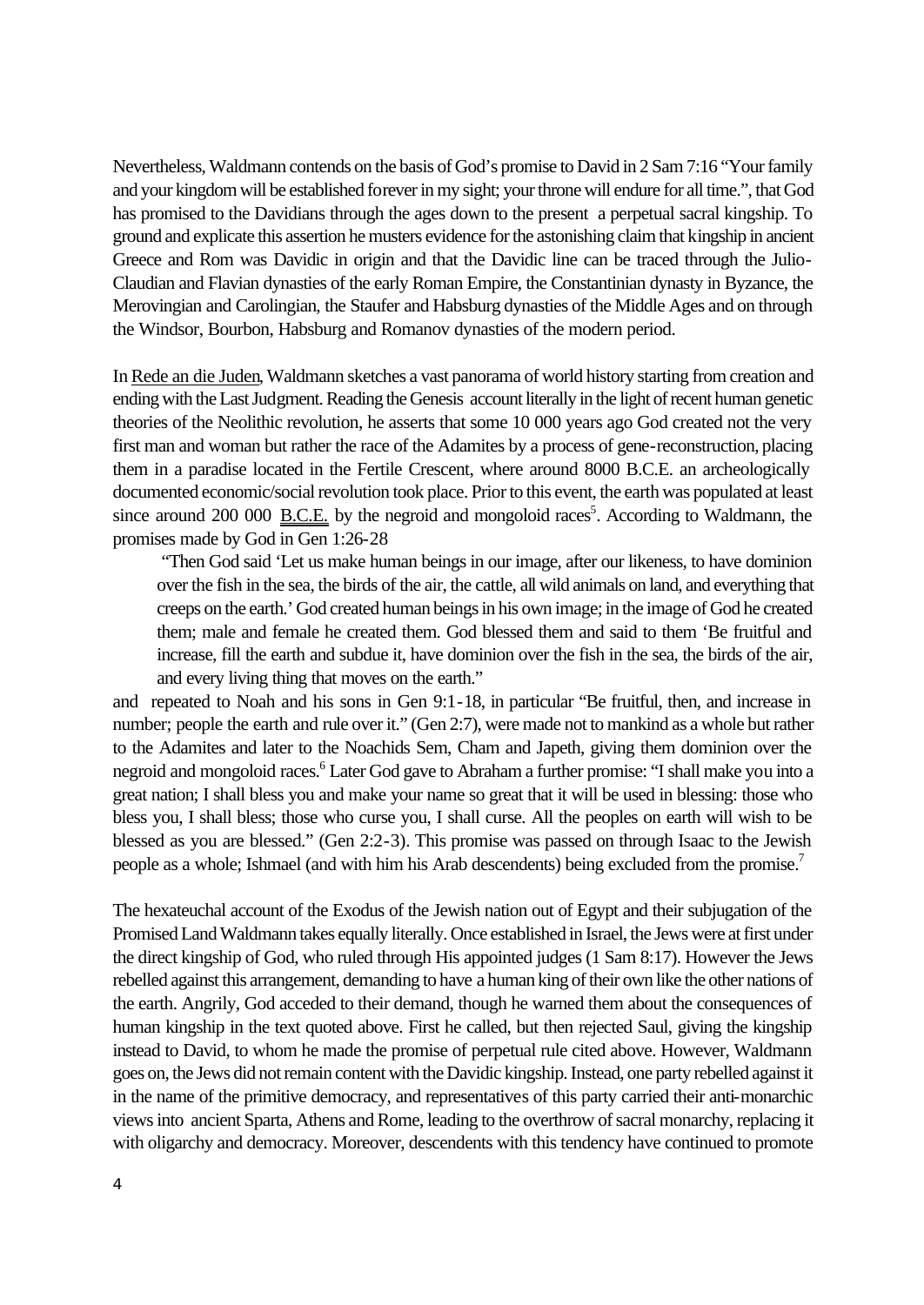the dissolution of sacral kingship down through the ages into the modern period with the dethronement and often murder of the English, French, Russian and German/Austrian kings<sup>8</sup> and the establishment of capitalistic democracy and communist autocracy in their places. Thus, Waldmann résumés: "the Holy Scripture proclaims from the beginning, though we do not believe it, that the Jews evidently represent the essential element of blessing and curse for the whole of mankind".<sup>9</sup>

In this dramatic confrontation of Jews against Jews, Papalism plays a critical role. In Petrus, Waldmann traces in detail the story of the apostle Peter as related in the Gospels. Peter's initial calling, as related in John 1:35-42 and Matt 4:18-22 par, marks him out as "Jesus' first disciple". Thus at the calling of the Twelve in Matt 15:39 he is named in first place among the Twelve and allusion is made to the change of his name from "Simon" to "Petros" ("Rock") in the scene related in Matt 16:13-20, where Jesus installs him as foundation stone of the church and shepherd of the sheep of Christ (John 21:15-23). Waldmann notes, however, that this scene in Matthew is immediately followed by Peter's repudiation of Jesus' announcement of his impending suffering, death and resurrection in Jerusalem, evoking Jesus rebuke: "Out of my sight, Satan; you are a stumbling block to me. You think as men think, not as God thinks". Waldmann notes that this account of Peter's installation and repudiation in Matthew reveals significant parallels to the accounts of the temptation of Jesus in the desert and of Adam and Eve in the Garden. Parallel to this presentation of Peter's alternating glory and misery are the accounts of his role at the Foot washing (John 13:1-20), the prophecy of his threefold denial and subsequent rehabilitation (John 13:18-30 and Matt 26:21-25 par.) Parallel to Matt 16, according to Waldmann, it is Peter, who proposes to use the sword to defend Jesus (Matt 26:51-54 par), earning Jesus rebuff: "Put up your sword. All who take to the sword die by the sword." Thus Jesus consistently repudiates Peter's attempts, according to human thoughts, to bring him from his course of expiatory suffering for the sins of the world. To Peter's role after the resurrection and ascension of Jesus and the coming of the Holy Spirit at Pentecost as described in the Acts of Apostles and various parabiblical traditions, Waldmann devotes a long passage in Königsweg, concentrating on Peter's conflict with Simon Magus, not only in Samaria but also (according to parabiblical traditions) in Rome, where Simon Magus had advanced to the rank of the principal supporter of Emperor Nero. In the "Quo vadis"-story, we see Peter again falling into the temptation of trying to avoid the cross of suffering and death but again, as predicted in Luke 22:32, experiencing a change of heart leading him to return to Rome to take up the cross.

In the third part of Petrus, Waldman traces the way the Church, at least since Ambrose of Milan had consistently tried to overcome the sacral kingship and to usurp its legitimate functions for itself. It is however St. Augustine who is the principle villain in this story: he it was who demonized the State in his *Civitas Dei*. Reflecting Peter's identification of the city Rome with Babylon in 1 Pet 5:13, Augustine applies this term to the secular authority of the Roman Empire, thus relegating it to the realm of Satan. In contrast, Augustine sees the promise made in Luke 1:32; Isa 9:7 and Rev 2:27, Ps 2:8-9 that Jesus "will be great, and will be called Son of the Most High. The Lord God will give him the throne of his ancestor David, and he will be king over Israel for ever; his reign shall never end", as having been already realized in this age, rather than referring to an age after the parusie (Rev 20). By introducing the "filioque" teaching, Augustine provides a means of periodizing the story of salvation, as though with Jesus' life, death and resurrection and his sending of the Spirit at Pentecost, the kingdom of God and rule of Christ has already come to be realized, instead of waiting to be realized only with Jesus Return<sup>10</sup>. With his repudiation of chiliasm, Augustine effectively identifies the promised thousand-year rule with the coming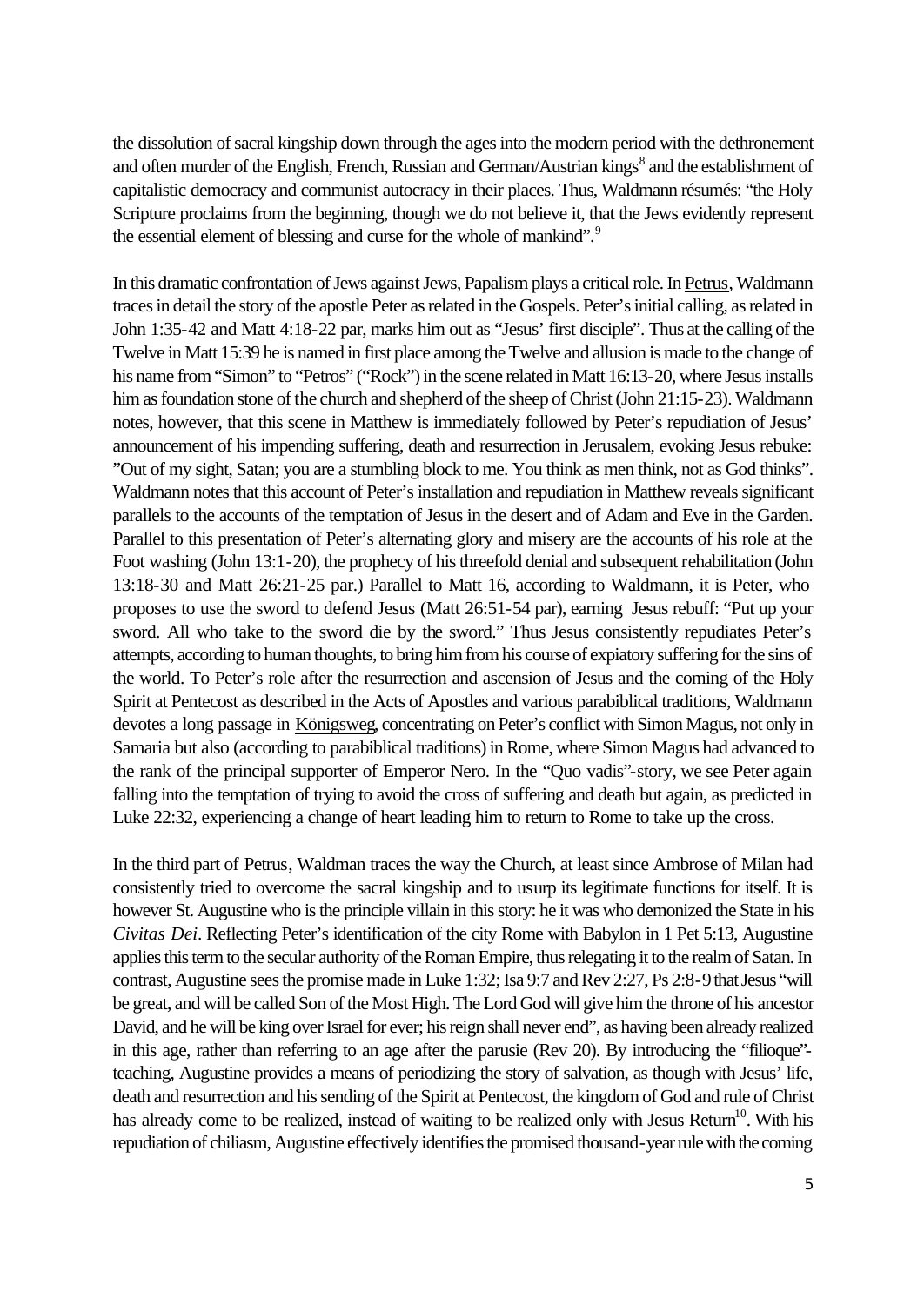to power of the Church in this age. In this context, Augustine provided the ideological foundation for the medieval "two-swords theory", first articulated by Pope Gelasius (492-496) and for the introduction of compulsory celibacy for the Catholic clergy according to Matt. 22:30 "In the resurrection men and women do not marry; they are like angels in heaven".<sup>11</sup>

Waldmann then<sup>12</sup> goes on to trace the influence of the Augustinian ideas over the course of the Middle Ages, showing how the Church, concretely the popes, consistently fought against the dynastic idea of sacral kingship, not only claiming civil power for itself but also claiming to be the source of the authority of the State itself. Waldmann describes the papacy as the first elective monarchy and the model for democratic constitutions, which are not bound by law but only by the will of the elected sovereign<sup>13</sup> and he goes on to describe how the leadership of the Catholic Church has by and large lived according to the Protestant principle, according to John 3:18 "No one who puts his faith in him comes under judgment" or in Luther's words "pecca fortiter, sed crede fortius", thus justifying its acts of deception and manipulation in the fight against independent civil authority and the struggle to aggrandize papal temporal power. In this power struggle, according to Waldmann, the Cluniac movement played a central role in the Middle Ages. Waldman goes so far as to assert that Rome consciously used Islam and the Crusades to weaken the authority of the Byzantine Empire, Protestantism to weaken the authority of the Habsburg Empire and Socialism/Communism to put an end to the Romanov and other East European dynasties.<sup>14</sup>

Behind this argumentation lies Waldmann's extensive historical research into the "Männerbund" phenomenon, i.e. secret male societies devoted to manipulating civil and religious life and sharing a common dualistic conception of good and evil and an antinomian ethic of institutional interests. Waldmann discovered this phenomenon in connection with his studies of Zoroastrianism (Zoroaster had to fight against Zervanism)<sup>15</sup> and his study of the power structure in ancient Sparta.<sup>16</sup> Waldmann claims that Zervanist and Männerbund ideas took hold among exiled Jews in the Caucasus in the time of the Exile and were from there imported into the restored Israel, where they gave rise, in early Judaism to the secret organizations of the Herodians and the Essenes. Further lines can be traced to gnosticmanichaean currents in the Church of the patristic and medieval periods, to Sufism in medieval Islam and to Protestantism and Freemasonry in the Modern Age. From these sources Männerbund ideas and practices found entry into the Church, where they became allied with the power-hungry papacy, which sought to divide the world into competing spheres of influence and thus weaken the power of monarchy. Waldmann claims that the present pope and the curia are still secretly cooperating with the secret societies in their efforts to control the course of history, thwarting the needed reform of the Church in head and members, corrupting doctrine and falsely imposing moral burdens on clergy and laity alike, e.g. compulsory celibacy and birth control prohibition<sup>17</sup>.

Relying, however, on private revelations and prophecies, Waldmann sees this age as rapidly coming to an end. Once again, the Petrine office will be separated from the bishopric of Rome, thus putting an end to the papacy as we know it. He points out that Peter, like Paul, never exercised the office of a local bishop, neither in Jerusalem nor in Antioch nor in Rome. James was the bishop in Jerusalem. The original Petrine office was one of itinerant oversight<sup>18</sup>, and in the future, according to Waldmann, after the time of the "Holy Pope" foreseen by Batholomäus Holzhauser and the Malachian prophecies it might come to be exercized by three figures representing the Catholic, Orthodox and Protestant traditions.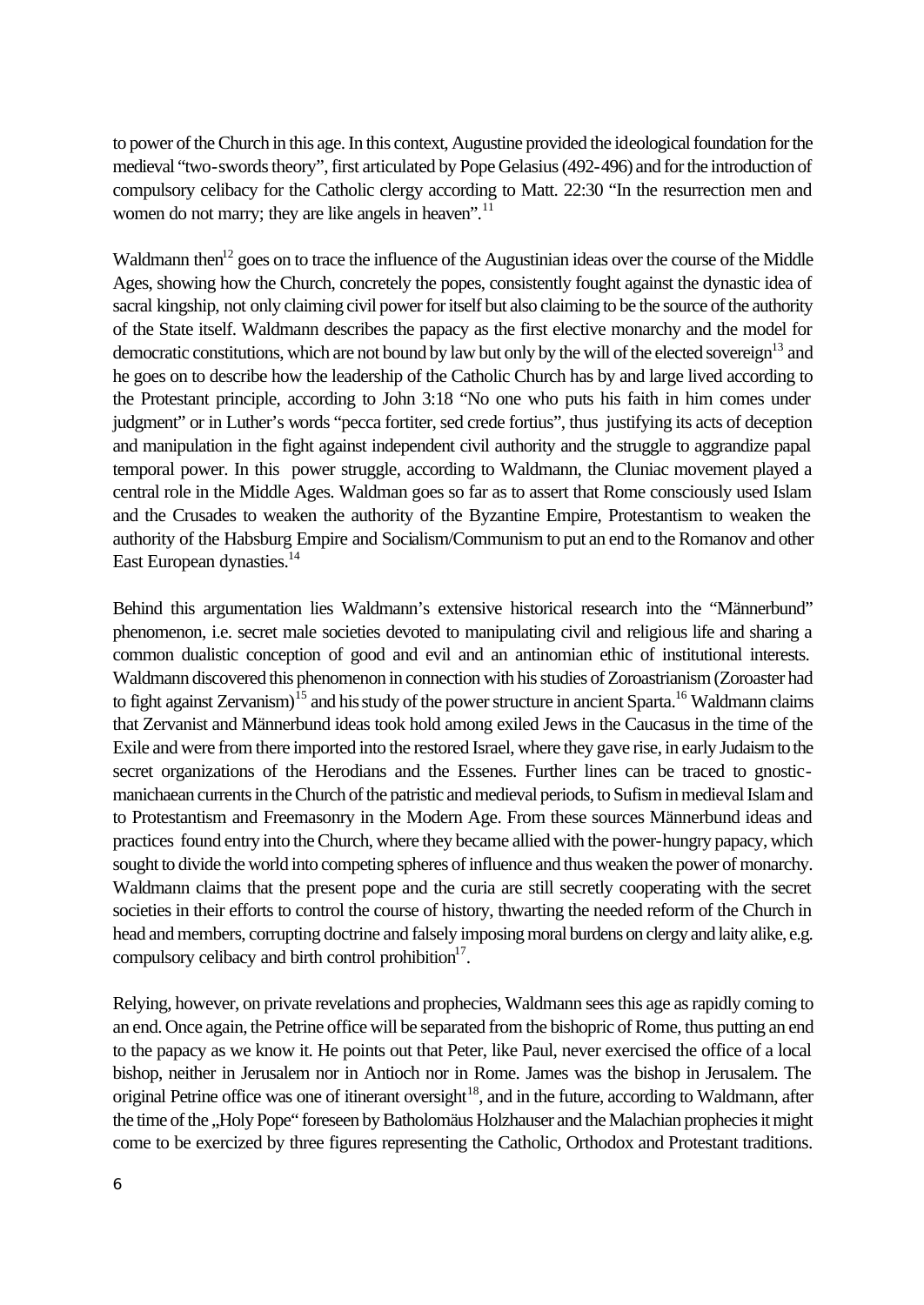Before the advent of this "Holy Pope" a series of natural catastrophes and the World War III, a kind of "final rehearsal" of the apocalyptic events, will bring about the promised cleansing of the Church.<sup>19</sup> Then after a lapse of only a few decennia (the glorious time of the reign of the "Great Monarch") the Antichrist will appear and after few years of power his term will be ended by the Return of Christ and the conversion of the Jews, who will acknowledge him as the promised Messiah. Jesus will then set up his thousand-year Kingdom, in which he will reign as Davidic king together with the just, who will have been raised from the dead or if still living at the parousia will have been clothed with immortality and who will exercise an office in the tradition of the pre-monarchic Israelite judges. For a thousand years, Satan will be bound. Then for a short time he will be let loose again to gather a multitude of retainers, who will populate the earth in an effort to surround the "camp of the saints, the beloved city". But "fire from heaven will destroy them" (Rev. 20:9). Then will come the General Resurrection and the Final Judgment. In the course of the Final Judgment it is no longer the individual who will be judged according to his works. Those who do not believe will have already been judged. Only those who believe will be judged according to their works as indicated in Matt 25:24-46 "... then I was hungry, ... I was thirsty, ... I was a stranger, ...". Those believed but did not produce works will find themselves in Hell, where they suffer excruciating torture. But this is not the last word. Through the pleas of those who have gone to heaven, the Blessed Virgin having there a place of preeminence, the pain suffered by the damned will be reckoned as expiatory penance and they will more and more long for God and love for Him. Thus in the General Judgment following the thousand-year Kingdom, the damned believers too will, at the very last, as prophesied by Hildegaard von Bingen will be given the chance to enter the Kingdom of Heaven.<sup>20</sup>

This then is the big picture in brief outline. In Waldmann's books this scheme is filled out with a bewildering plethora of meticulously researched historical details and supported by brilliant exegesis of biblical and para-biblical texts and traditions. Admittedly many points in the big picture are difficult to swallow, going smack in the face of prevailing scholarly opinion. However, even if one chooses to reserve judgment about such points or is inclined to dismiss them out of court, Waldmann's works deserve critical reading for their rich documentation, offering original and convincing solutions to many a question of historical detail within the realms of comparative religion, biblical and patristic studies, medieval and modern history. -- Here a few examples: the origin of Gnosticism out of Zervanism and Männerbund structures.<sup>21</sup> The historical role of the apostle Peter,<sup>22</sup> the historical figure of Simon Magus,<sup>23</sup> the dating of Paul's conversion,<sup>24</sup> of the so-called apostolic council<sup>25</sup> and of the dormition of Mary,<sup>26</sup> the circumstances surrounding the martyrdom of Peter and Paul in Rome,<sup>27</sup> the mission strategy ("Königsweg") of the apostles Peter, Paul and Thomas,<sup>28</sup> the authenticity of para-biblical traditions and texts like the apocryphal apostle acts,<sup>29</sup> the Gospel of Thomas,<sup>30</sup> the Infancy gospel of Thomas,<sup>31</sup> the correspondence between Jesus and King Abgar of Edessa,<sup>32</sup> Paul's 3rd Letter to the Corinthians,<sup>33</sup> Paul's correspondence with Seneca<sup>34</sup>, Tiberius' appeal to the Roman Senate to legalize the worship of Jesus as God,<sup>35</sup> the conversions of Seneca and the empress Sabina Poppaea,<sup>36</sup> the historical role and fate of Nero's prefect Decimus Haterius Agrippa, judging both Peter and Paul.<sup>37</sup> Further topics of interest to patristic and medieval scholars are St. Ambrose's opposition to the Roman emperors,<sup>38</sup> St. Augustine's Manichean tendencies, the role of the Two-Swords-Theory and the Filioque in the papal battle against empire and monarchy,<sup>39</sup> the Davidic lineage of the royal houses of the byzantine, medieval and modern monarchies,<sup>40</sup> the role of Cluny in the crusades which weakened the Byzantine Empire.<sup>41</sup> The heterodox Jewish roots of Islam and Sufism will be the theme of the Waldmann´s planned book *Petrus und die Herodianer"*. Further topics like the ambivalent role of Eleanore of Aquitain in the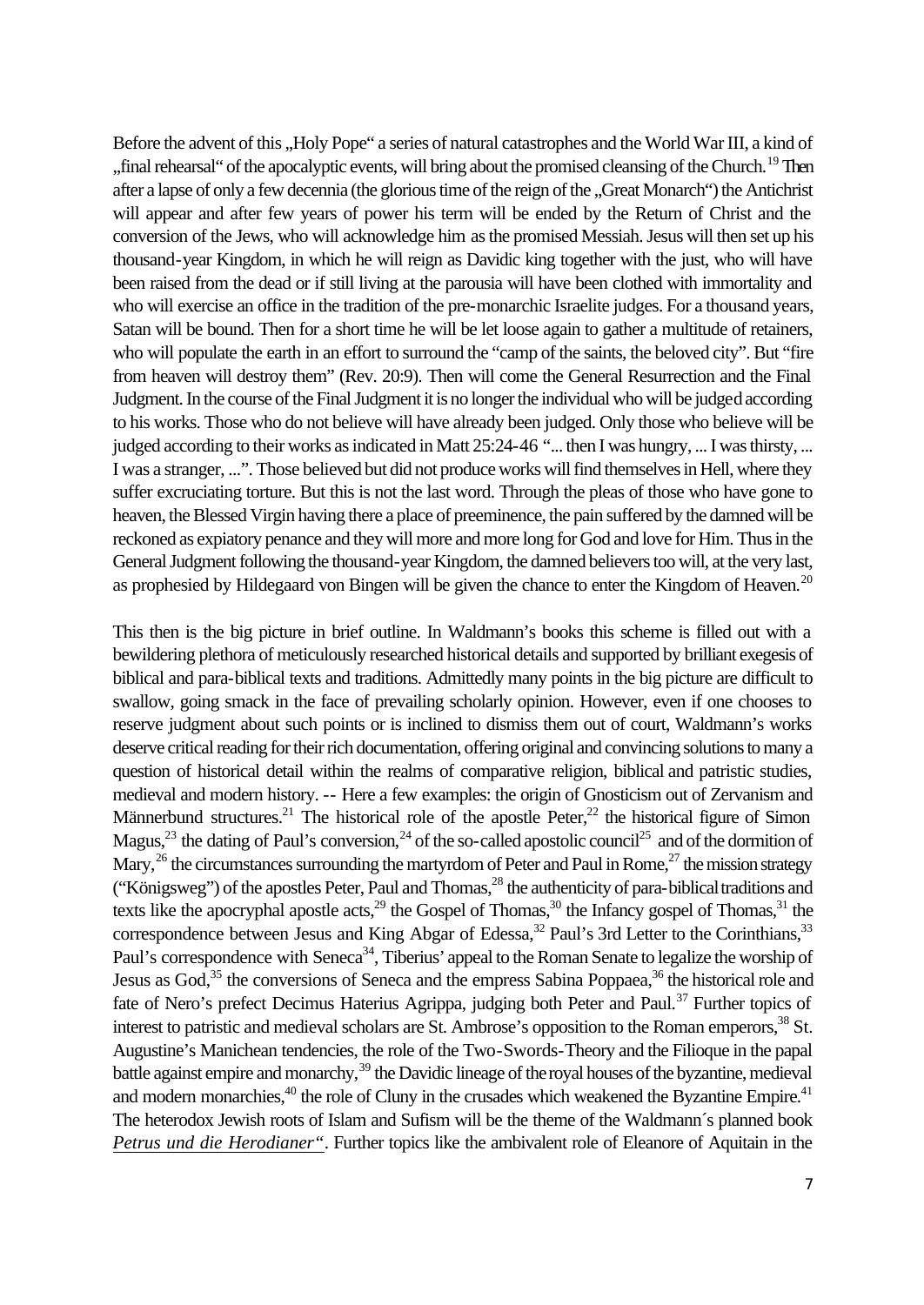dynastic history of England and France, the Catharist influence on the troubadours and Catharist influences on Protestantism through Wolfram von Eschenbach are treated in Pro-Athanasius 76-90 as well as – with new details e.g. on Shakespeare's Catholic roots and his Jesuit-training in the scenery arts - in the forthcoming article "Manicheism Shapes Modern Europe", in ARAM 16**,** 2004. The medieval and modern claims of the popes, at will, to grant or withdraw royal civil power and to divide up the world into rival spheres of power will be treated in the article "Das Fragezeichen in Huntington's Aufsatztitel 'The Clash of Civilizations am Ende?'", to appear in: Hallesche Beiträge zur Orientalistik (HBO) 38, 2004. The connections between the Jesuits and illuminate secret societies are dealt with in Pro-Athanasius, 91-97, Hildegard of Bingen's influence on Goethe's Faust drama is demonstrated in Zu den Quellen von Goethes Mysterienspiel 'Faust'. (= Petrus, 205-223). Also worthy of independent critical study are Waldmann's theological themes, e.g. the creation of the Adamites alongside other races of mankind,<sup>42</sup> his interpretation of original sin as the "Gemeinschaft aller im Guten wie im Bösen" (communion of all mankind in goodness and in wickedness), <sup>43</sup> the Old and New Testament theology of the State,<sup>44</sup> the theologically legitimate way of transferring the Petrine office,<sup>45</sup> the origin and development of the office of the deacon,<sup>46</sup> the theology of clerical celibacy,<sup>47</sup> the issue of women's ordination to the priesthood,<sup>48</sup> the expiatory role of human suffering as participation in the mystery of the Cross,<sup>49</sup> the theological relevance of private revelations,<sup>50</sup> the mediatory role of the Blessed Virgin.<sup>51</sup> In all these questions, Waldmann's meticulous argumentation merits serious consideration, whatever one might think of the conclusions he draws from such argumentation.

 ${}^{1}$ Rede, 3.

-

<sup>2</sup>Petrus und die Kirche, 10.

<sup>3</sup>Petrus, 19-20.

<sup>4</sup>Zu den Quellen, 26 et al.

<sup>5</sup>Waldmann discuses the relevant human-genetic details in Aufsätze 135-141.

 ${}^6$ Rede, 2-3.

 $^7$ Rede, 1-2.

<sup>8</sup>Rede, 5.

<sup>9</sup>Rede, 3.

<sup>10</sup>Petrus, 114-116, 160-165, Pro-Athanasius, 127-138)

 $11$ Petrus, 103-121.

12Petrus, 122-144.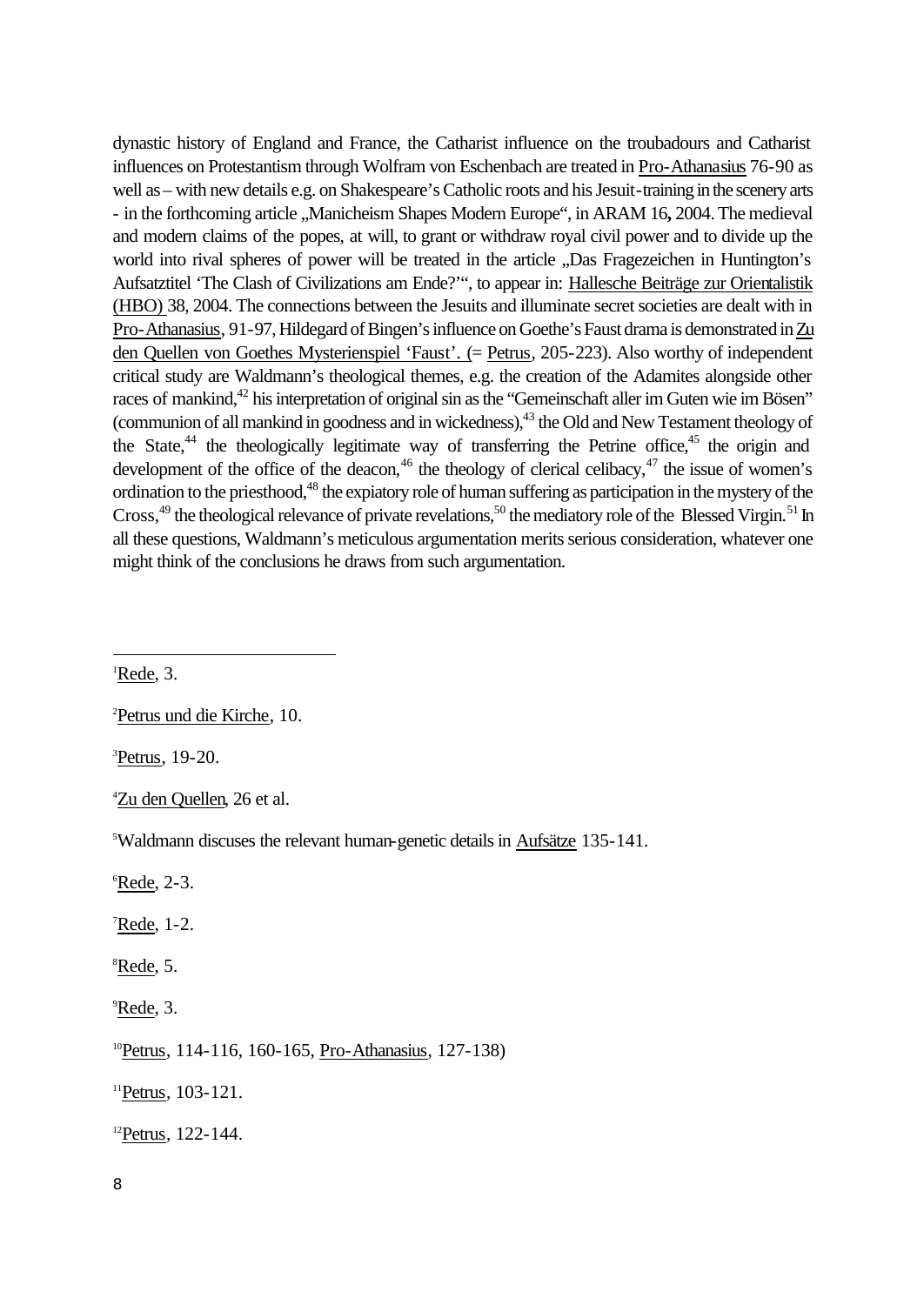<sup>13</sup>Pro-Athanasius, 13.

-

- <sup>14</sup>Pro-Athanasius, 30-113.
- <sup>15</sup>Heilsgeschichtlich verfasste Theologie, passim.
- <sup>16</sup>Aufsätze, 188-202, Rede, 8-10, Pro-Athanasius, 22-21.
- <sup>17</sup>Pro-Athanasius, 14-15, 89, 100 et al., Petrus, 193-202.
- $18$ Königsweg, 124-127
- $19P$ ro-Athanasius, 5-6, 97-113 et al.
- $20$ Petrus, 165-188, Zu den Quellen, 15-39.
- <sup>21</sup>Heilsgeschichte, passim.
- $22$ Petrus, 29-54 and Königsweg, 69-71.
- <sup>23</sup>Königsweg, 71-115
- $^{24}$ loc.cit., 166-169.
- <sup>25</sup>loc.cit., 169-70.
- <sup>26</sup>loc.cit., 170-178.
- $27$ loc.cit., 97-101, 115-127.
- <sup>28</sup>loc. cit., 67-69.
- <sup>29</sup>loc. cit., 143-148, 179-181.
- <sup>30</sup>loc. cit., 135-137, 139-40.
- $31$ <u>loc. cit.</u>, 137-139.
- <sup>32</sup>loc. cit., 182-187.
- <sup>33</sup>loc. cit*.*, 216-223
- <sup>34</sup>loc. cit., 192-204.
- <sup>35</sup>loc. cit*.*, 187-88.
- 36loc. cit*.*, 194-95